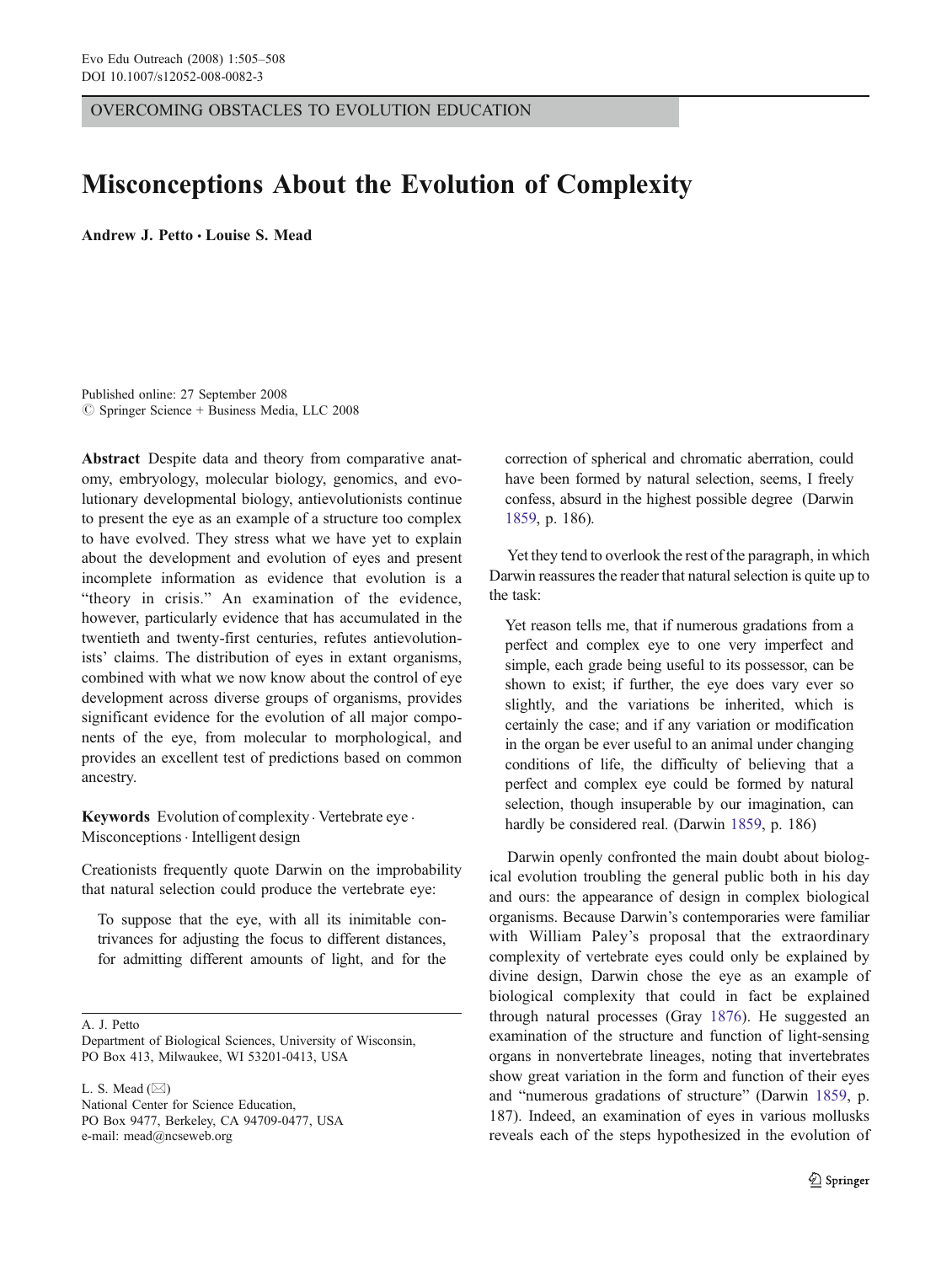complex eyes can be found fully functioning in extant species, following Darwin's prediction. [Complexity Evolves [http://www.expelledexposed.com/videos.php\]](http://www.expelledexposed.com/videos.php)

To anyone open to Darwin's evidence, based on data from comparative anatomy (within and among taxa), comparative ecology (adaptation of related organisms to local environments), and the fossil record, augmented by twentieth and twenty-first century discoveries in comparative embryology, molecular biology, and developmental studies, it is clear that natural selection is a powerful process capable of producing highly complex biological structures. Yet, antievolutionists continue to insist that eyes could not have evolved in a stepwise fashion and therefore must have been purposely designed. This perspective is especially evident in intelligent design instructional materials (e.g., Meyer et al. [2007\)](#page-3-0).

Since the complexity of vertebrate eyes is a common antievolution argument, let us look at what Darwin called an "organ of extreme perfection" and see how evolution accounts for it. Readers interested in a detailed discussion of the evolution of complex features should consult Gregory [\(2008\)](#page-3-0), and those seeking a comprehensive overview of the state of our current knowledge of eye evolution should consult Lamb et al. [\(2007](#page-3-0), [2008\)](#page-3-0), Buschbeck and Friedrich [\(2008](#page-2-0)), Cronin and Porter [\(2008](#page-2-0)), Oakley and Pankey [\(2008\)](#page-3-0), Piatigorsky ([2008](#page-3-0)), and Serb and Eernisse ([2008](#page-3-0)).

## What is "the Eye"?

Like most organs, vertebrate eyes consist of several different tissues that contribute to form and function. Although these are integrated into a single functional complex that we call "the eye," it is clear from developmental and anatomical studies that eyes consist of modular components: eyes resemble a prefabricated building—with many elements built independently and then assembled into a whole. One important feature of modularity for eye evolution is that the genes, biochemical pathways, and even the final assembly of components can be modified by natural selection individually or collectively (Franz-Odendaal and Hall [2006;](#page-3-0) Oakley [2003\)](#page-3-0). The result is a wealth of diversity of eye types resulting from the great number of possibilities for combining several simpler components in a variety of ways.

### Evolution and Eye Variation

Darwin noted that there was considerable variation among taxa in the form of eyes, and modern researchers agree: over 96% of animal species have eyes capable of generating signals good enough to form an image, though the forms that eyes take vary greatly (Fernald [2006](#page-3-0)). What can variation in the form of eyes tell us about their evolution? For one thing, all vertebrates appear to have the same photosensitive molecules in the retina (Fernald [2006](#page-3-0); Santillo et al. [2006\)](#page-3-0), and the retina and lens appear to form in the same ways from the same embryonic tissues (Lamb et al. [2007](#page-3-0); Shimeld et al. [2005\)](#page-3-0). Shimeld et al. ([2005](#page-3-0)) report that the form of crystallin in the vertebrate lens is distinct from crystallin in urochordates but that the gene encoding this protein is only slightly modified from an ancestral gene in the early chordates. They also report that the gene functions the same way in both branches of the chordates, where it acts to integrate the lenticular and retinal components of eyes.

These studies tell us that vertebrate eyes emerged early in the history of our lineage, that their various components are modified from preexisting structures, and that many developmental, structural, and functional aspects of vertebrate eyes are limited to this evolutionary lineage. Indeed, Shimeld et al. [\(2005](#page-3-0)) suggest that the finer discrimination of visual stimuli made possible by vertebrate eyes was a key variable establishing vertebrates as a new evolutionary lineage.

#### Evolution and Eye Function

The scientific analysis of genetic developmental pathways and of the biochemical constitution of the visual apparatus helps answer Darwin's basic questions about how these biological entities vary across taxa and tells us much about the evolution of eyes. One key variable in the development of vertebrate eyes is the emergence of a light-sensitive molecule that can cause a cell to generate a signal. It turns out that the photosensitive compounds found in animal retinas—collectively known as opsins—are widespread among living organisms. Two primary groups of vertebrate opsins are rhodopsins, found in the rod photoreceptor cells, and photopsins (or cone opsins), found in the cones (Gehring and Ikeo [1999;](#page-3-0) Béjà et al. [2001\)](#page-2-0). Rhodopsins and cone opsins (photopsin I, photopsin II, etc.) are composed of a protein moiety opsin and the cofactor retinal which is composed of a photoreactive chromophore and is the light-responsive part of the opsin complex (Fernald et al. [2006](#page-3-0); Santillo et al. [2006\)](#page-3-0). Response to various wavelengths of light is achieved by attaching retinal to the different opsin molecules. This variation results in an assortment of receptors that support adaptation to different environments: for example, tricolor vision in humans and other anthropoid primates (Lamb et al. [2007\)](#page-3-0). Opsins also occur in organisms without eyes, allowing these organisms to sense and respond to light, even when there are no image-forming organs (Santillo et al. [2006\)](#page-3-0).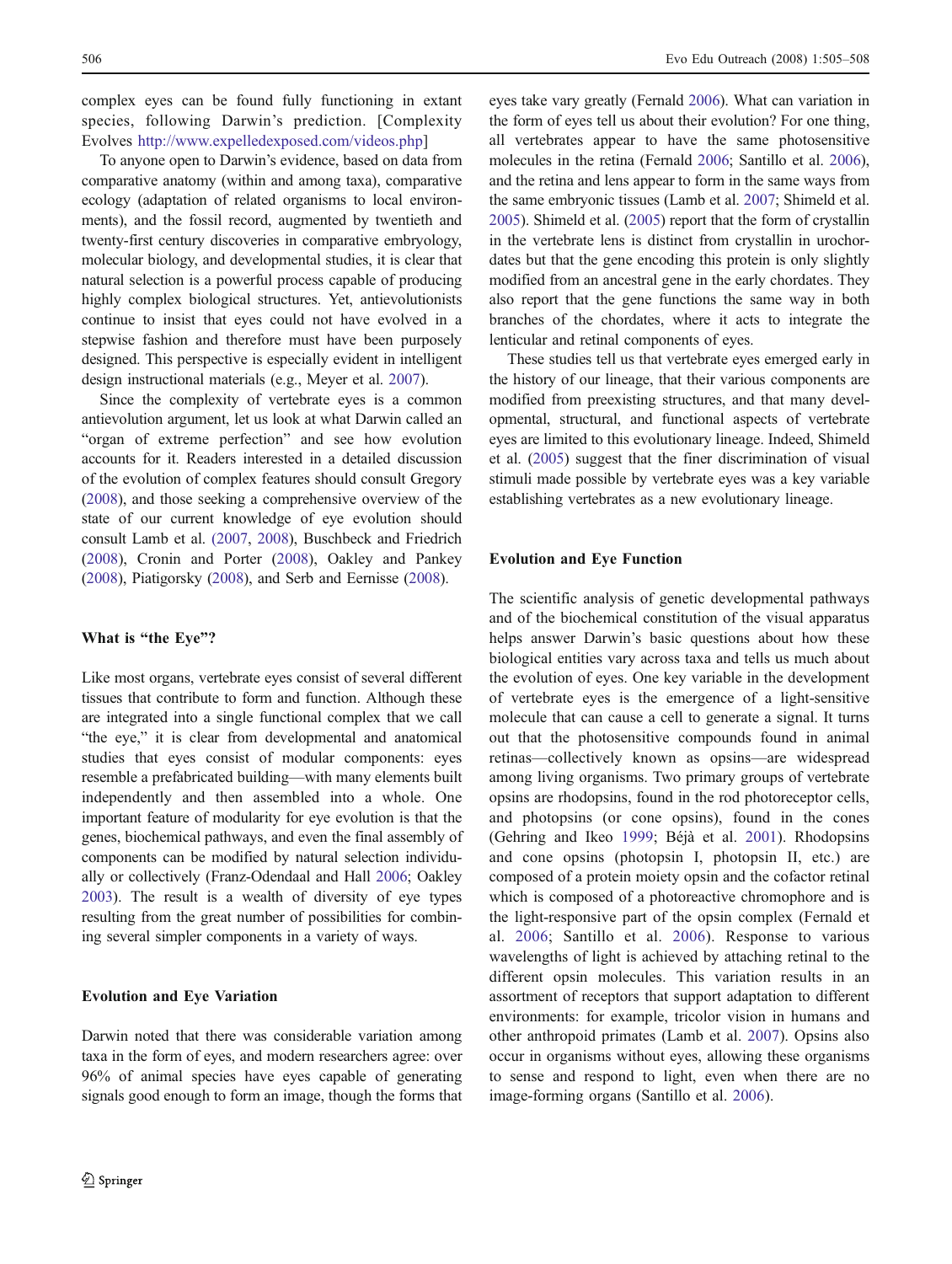#### <span id="page-2-0"></span>Evolution and Eye Development

Developmental biology helps us to understand the evolution of eyes in two main ways: (1) it shows us how the basic components are constructed and then assembled; and (2) it shows us how different configurations of these components can provide useful sensory information about the environment and thus can be subject to natural selection. What these studies also tell us is that the "directions" that genes provide to cells are modified by the "directions" that other genes generate.

Both vertebrates and invertebrates use the developmental gene Pax6 to create eyes (Gehring and Ikeo [1999\)](#page-3-0). What makes vertebrate and invertebrate eyes different is the context in which the gene operates. Studies of the Pax6 gene make it clear that the output of this gene is modified in different lineages by the presence of other genes and developmental pathways. Gehring and Ikeo ([1999](#page-3-0)) found that the Pax6 gene assembles the basic photosensitive "cell assembly" which is then incorporated into different arrangements such as the simple, single-chambered eyes found in vertebrates or the compound eyes found in insects. The presence and role of Pax6 in structurally different types of eyes, from the compound eyes of a fruit fly to the single-lens camera eyes of a human, indicate genetic and developmental similarities best explained by common descent. What is more, Kozmik [\(2008\)](#page-3-0) points out that there is a family of Pax genes in living organisms that have neither eyes nor a connection between photoreceptors and the nervous system, so the Pax6 gene itself has probably been modified from other genes associated with producing cells capable of responding to light.

Finally, developmental studies give us a more complete answer to the rhetorical question, "What good is half an eye?" This creationist argument assumes that only fully functional eyes would provide a selective advantage to an organism. Yet, any ability an organism had to gather visual information from the environment would confer a selective advantage over those organisms that lack such information. Just being able to tell light from dark is an advantage in many settings, and the ability to detect the direction of the light source is even more useful. There are close relatives of vertebrates that lack some of the components of "typical" vertebrate eyes, such as the hagfish (Lamb et al. [2007](#page-3-0)); while a hagfish cannot read or play video games, its "incomplete" eyes are still quite functional and provide a selective advantage in its environment, indicating that eyes can form even without selection for an image-forming organ. Moreover, developmental studies show that the assembly of the parts of vertebrate eyes that do exist in hagfishes are shared with other vertebrates, and eyes that emerged later in the evolutionary history of the vertebrates were built on this common foundation.

#### Conclusions

So, when we consider the claims that vertebrate eyes are a challenge to evolution, we see that modern evolutionary science refutes it. Contemporary research tells us:

- 1. That the step by step construction of vertebrate eyes is no mystery: eyes are complex structures resulting from the assembly of less complex modules;
- 2. That the basic chemistry (structure and function) of photosensitive molecules is the same whether the cells that contain these compounds are connected to the nervous system or not;
- 3. That the existing variations in the appearance of the component structures that support light detection show the ways in which intermediate features would be (and in fact *are*) useful to the organisms that possess them;
- 4. That questions about the plausibility of the evolution of complex structures such as eyes are due to a lack of data, not a failure of evolutionary theory, and that the basic roadmap that Darwin set out for resolving the difficulties has indeed led us to the solutions.

There is still much to learn about eye evolution. Lamb et al. [\(2007](#page-3-0)) lay out new hypotheses to be tested that will resolve some of the remaining questions about this fascinating subject but leave no doubt that complex structures such as the eyes could have arisen through natural processes by many small steps rather than requiring a single large step as design proponents hold. Darwin provided explicit predictions for the intermediate steps in the evolution of eyes, observable in extant organisms—and we now know much more about the genetics and physiology of these steps. In contrast to the claims of antievolutionists, what we know today about the phylogeny, comparative anatomy, development, genetics, and function of vertebrate (and other) eyes is a triumph, not a failure, of evolutionary science and of Darwin's original vision of descent with modification.

### References

- Béjà O, Spudich EN, Spudich JL, Leclerc M, DeLong EF. Proteorhodopsin phototrophy in the ocean. Nature 2001;411:786–9. doi:[10.1038/35081051.](http://dx.doi.org/10.1038/35081051)
- Buschbeck E, Friedrich M. Evolution of insect eyes: tales of ancient heritage, deconstruction, reconstruction remodeling, and recycling. Evolution. Educ Outreach. 2008;1(4). doi[:10.1007/s12052-](http://dx.doi.org/10.1007/s12052-008-0086-z) [008-0086-z.](http://dx.doi.org/10.1007/s12052-008-0086-z)
- Cronin TW, Porter ML. The good, the bad, and the ugly: the evolution of crustacean compound eyes. Evolution. Educ Outreach. 2008; 1 (4). doi:[10.1007/s12052-008-0085-0](http://dx.doi.org/10.1007/s12052-008-0085-0).